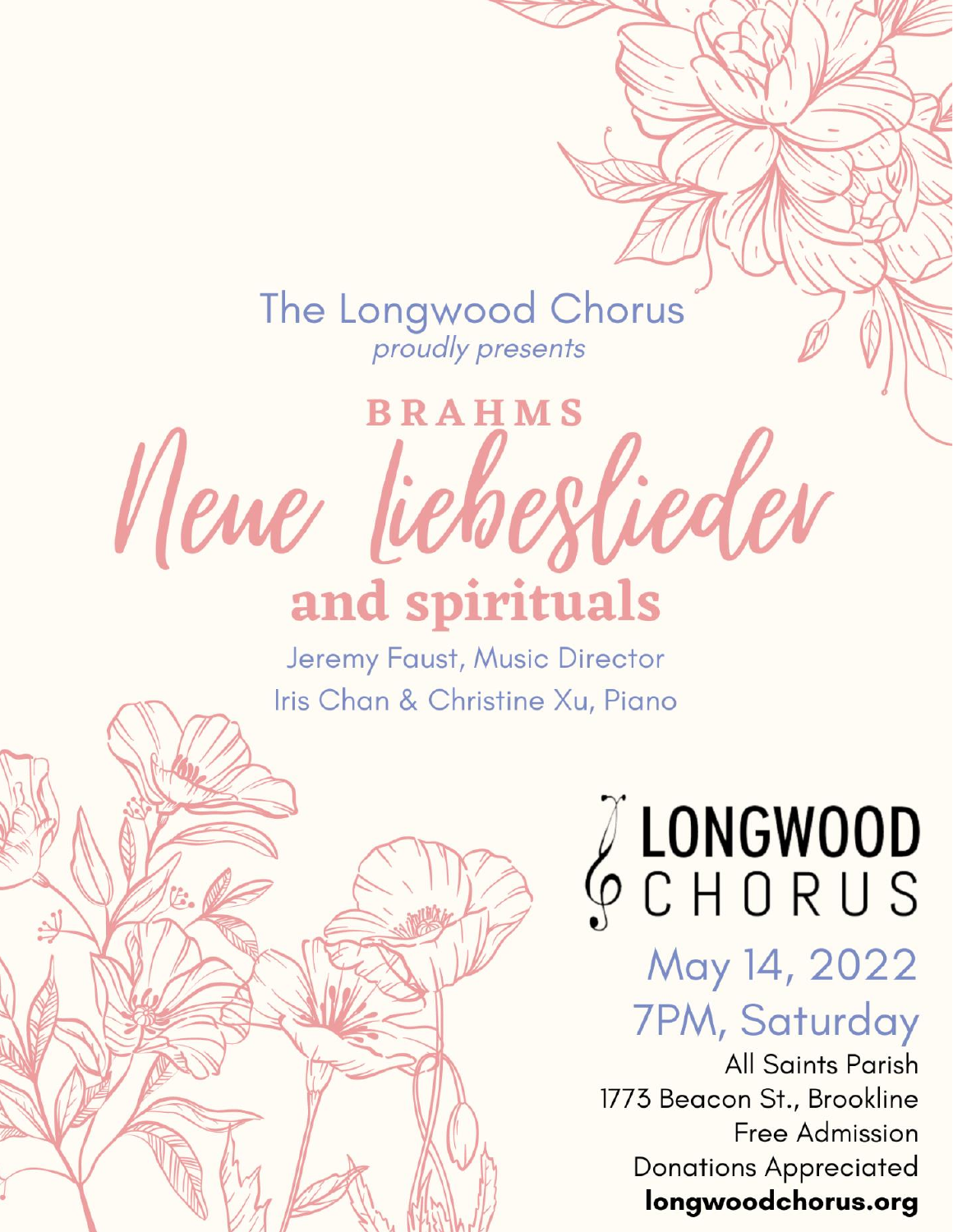# **PROGRAM**

*Please turn off all cell phones, pagers, and other electronic devices before the concert*

#### Jeremy Faust, *Conductor*

**Winter is Past** Jeremy Samuel Faust

Camden Archambeau, *cello*

#### **Returning** Dale Trumbore

**The Blue Bird** Charles Villiers Stanford

Guanghao Yu, *Conductor* (1852-1924) Olivia Hack, *soprano*

#### **Neue Liebeslieder Waltzes, op. 65** Johannes Brahms (1833-1897)

Christine Xu and Iris Chan, *piano*

| Soloists:<br>Guanghao Yu, tenor<br>Lilin Tong, alto<br>Megan McCurry, soprano<br>Becky Danning, soprano | No. 1, Verzicht, o Herz, auf Rettung<br>No. 2, Finstere Schatten der Nacht<br>No. 3, An jeder Hand die Finger<br>No. 4, Ihr schwarzen Augen<br>No. 5, Wahre, wahre deinen Sohn<br>No. 6, Rosen steckt mir an die Mutter<br>No. 7, Vom Gebirge Well auf Well<br>No. 8, Weiche Gräser im Revier<br>No. 9, Nagen am Herzen fühl ich<br>No. 12, Schwarzer Wald, dein Schatten<br>No. 13, Nein, Geliebter, setze dich<br>No. 14, Flammenauge, dunkles Haar<br>No. 15, Zum Schluss:<br>Nun ihr Musen, genug! |
|---------------------------------------------------------------------------------------------------------|--------------------------------------------------------------------------------------------------------------------------------------------------------------------------------------------------------------------------------------------------------------------------------------------------------------------------------------------------------------------------------------------------------------------------------------------------------------------------------------------------------|
|                                                                                                         | Elijah Rock Arranged by Jester Hairston<br>(1901-2000)                                                                                                                                                                                                                                                                                                                                                                                                                                                 |
| <b>Deep River</b>                                                                                       | Arranged by André J. Thomas                                                                                                                                                                                                                                                                                                                                                                                                                                                                            |
| Didn't My Lord Deliver Daniel?                                                                          | Arranged by Moses Hogan<br>$(1957 - 2003)$                                                                                                                                                                                                                                                                                                                                                                                                                                                             |
|                                                                                                         |                                                                                                                                                                                                                                                                                                                                                                                                                                                                                                        |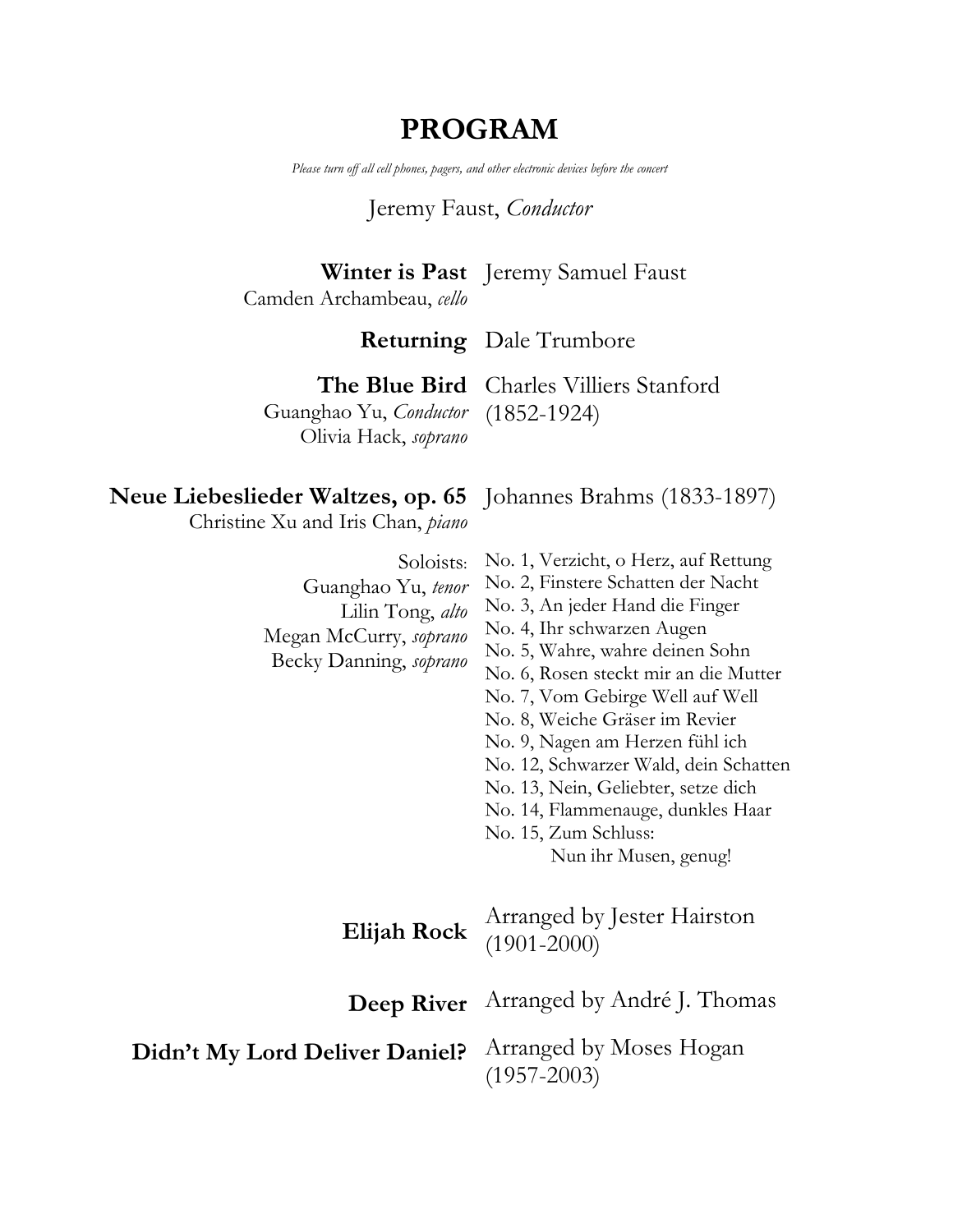# **ABOUT THE MUSIC**

Good evening and thank you for joining us! It is such a privilege to be able to perform live music in person, something so basic and essential which we will never again take for granted.

Tonight's concert falls into three sections.

In the first (Winter is Past, Returning, and The Blue Bird), we celebrate spring—the end of the cold, the beginning, and the return of life. In Winter is Past, composed for the 2021 Harvard University commencement exercises, I wanted to acknowledge a coming together after a hard pandemic winter. A year later, unfortunately, that sentiment again feels appropriate. The piece, I hope, captures the re-emerging of life, its splendor, and with it, the joy we take from making music, even as we reflect on all that has happened. Written for members of Longwood Chorus, this piece has now been published by Santa Barbara Music Publishing and has been performed by choirs around the country. Returning, by California composer Dale Trumbore describes, as she puts it, the "watching and waiting for the return of wild geese—or any beloved thing—each passing year." It has a meditative and comforting feel—as if it has existed forever. The Blue Bird, by English composer Charles Villiers Stanford rounds out the set. This short piece of musical impressionism is all about reflections—and in way it almost pre-figures one of the more famous pieces of modern chamber music Spiegel im Spiegel (Mirror in the mirror) by Estonian composer Arvo Pärt. There is blue below (the lake), blue above (the sky) and blue suspended in the middle (the bird). Each iteration of blue is informed, if not dependent, on the other two. Everything hangs in a delicate balance.

In the second section, we turn to the Neue Liebeslider ("New Lovesong Waltzes") by Johannes Brahms, with texts by Georg Friederich Daumer (with a denouement movement which sets text by Goethe). Again, we find images of nature, now more evocative and raw at times than those above, applied to that most Romantic of concerns: love. This work was written between 1869 and 1875 and Brahms' biography perhaps sheds light on what's going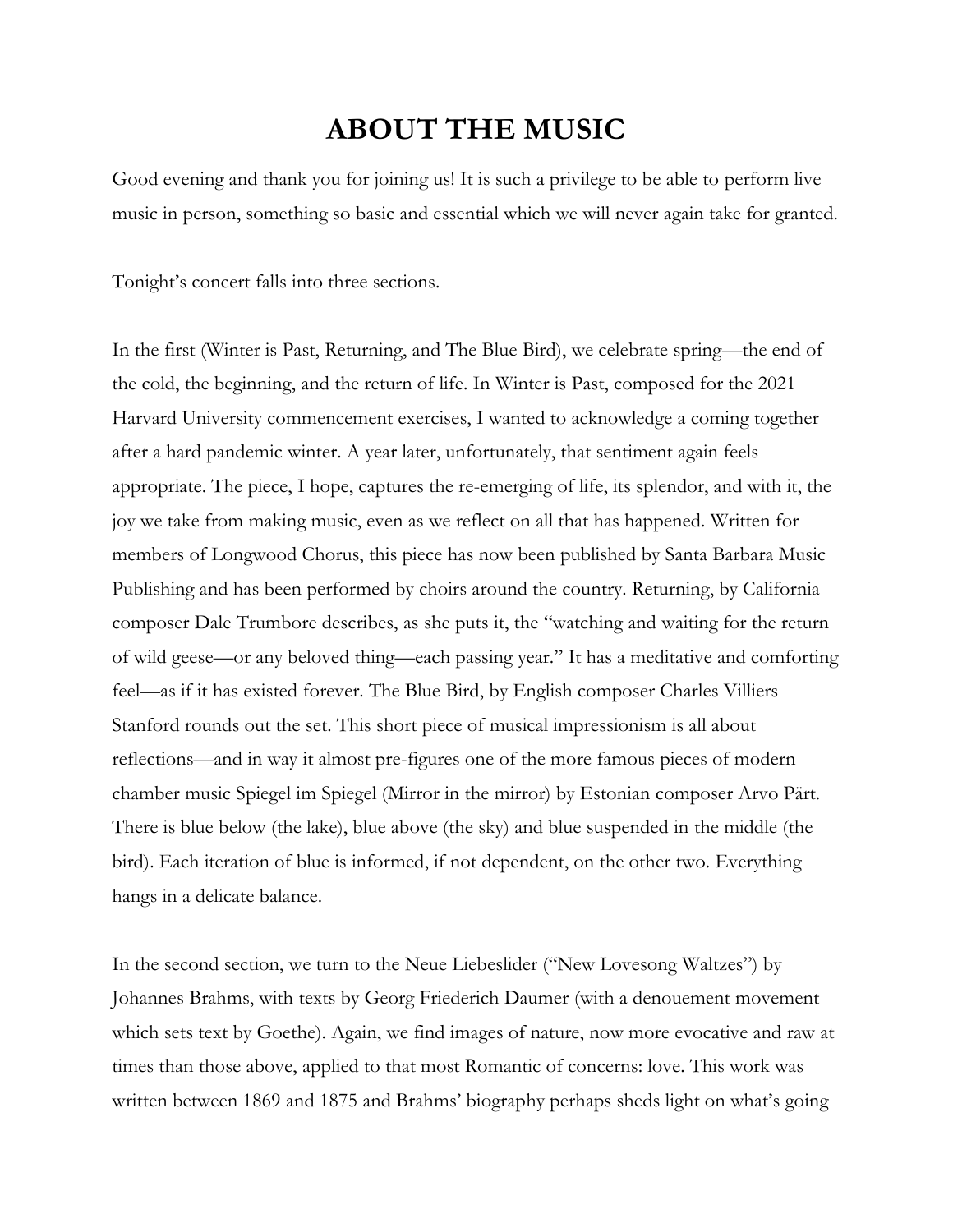on here. Composer-pianist Clara Schumann's husband (the composer Robert Schumann) had been dead for over a decade. As Robert had become ill, the much younger Brahms had entered the romantic picture for Clara (he had long been a mentee of both Robert and Clara). It's safe to say that before long, Brahms had become mildly obsessed with Clara. The feelings were eventually mutual, but that's apparently where it ended; one might describe their relationship as a series of unanswered questions: "Will they? Won't they? Did they?" (Probably not.) If there had been a time for Clara and Brahms to have a genuine romance, that window was closing by the late 1860s. The relationship, by the time of the Neue Liebeslider, had largely settled into an ongoing intense correspondence. It's likely, though, that by then, they had both sorted out that they were not really going to get together. And so, Daumer's texts are apropos: doomed journeys, brutal abandonments, ill-advised gambles and bad endings. But also, there are glimmers of chivalry, picturesque reveries, and an abiding impulse to go-for-broke, even when all is destined to fail. As in the earlier Liebeslieder (composed in 1868, which the Longwood Chorus performed in 2019), Brahms' flare for invention ensures that we frequently lose track of the waltz time that pervades all of 15 of the movements (of which we will perform 13 tonight). However, he saves the most waltzy of waltzes for the second half of the penultimate movement (No. 14, "Flammenauge, dunkles Haar"), which practically dances off the page. Brahms then leaves us with a final parting thought, (No. 15, "Zum Schluß," or "at last"), and a markedly different one at that. Now setting the words of Goethe, Brahms stops to thank the muses—to thank music itself—for being the only solace among all this bleakness. Now, Brahms' incredible compositional control is usually artfully hidden (unlike Beethoven or Mozart who reveled in showing off their skills, Brahms seems to have preferred that the craft be hidden from our notice). But here, he slows things down, seemingly just so that we can hear what he's up to; every beat is divided into 3 parts, and every bar is divided into 3 beats (it's 9/4 time, which is rather unusual). It's a waltz within a waltz. But this one truly can't be danced. You just have to listen!

We end the concert with three pieces from the Black spiritual tradition. The first, Elijah Rock, was arranged by Jester Hairston, known as a leading interpreter and expert of the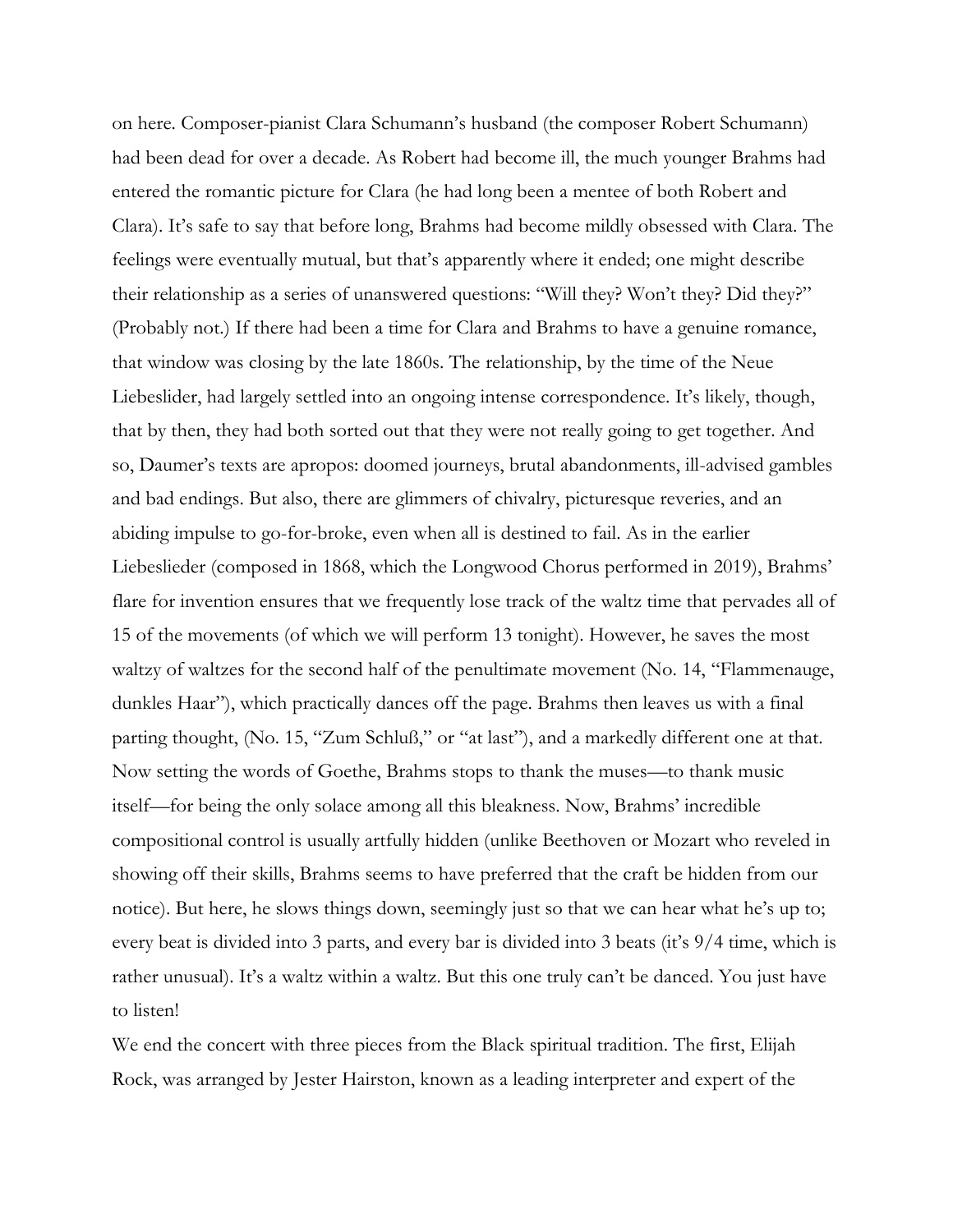genre during the 20th century. Hairston was a bit of a polymath. Prior to his musical achievements, he studied landscape architecture; he was also an active actor in American cinema for decades. This particular arrangement is beloved to choirs all over and of all demographics. I pause to mention this because there is indeed the question as to whether predominantly White choruses ought to perform Black spirituals at all. Is doing so appropriation? Is not programming music that forms such an important part of our collective musical tradition a form of erasure? For many years, I naively thought nothing of any of this, and I programmed Black spirituals enthusiastically. Then, when I returned to choral conducting (after a hiatus during residency), became convinced that performing this music with mostly White singers might actually be something worse than appropriation. So, as much as I loved the music, I did not program it. Now, after conversations with friends and experts (and just living in the world the past few years), my internal pendulum has swung back, albeit to a new place. While there are some pieces of music which predominantly White choirs should not sing (and we should be especially sensitive to issues around dialect), Black composers, including Hairston clearly meant for all of us to have this music and share it. A video taken towards the end of Hairston's long life in which he is seen conducting hundreds of impassioned singers, Black and White, in this beloved setting of Elijah Rock—and all of whom clearly knew they were singing under the leadership of a living legend—certainly lends credence to that idea. I hope it's the right one.

Two more pieces to finish the evening. First, we turn to one of the more perfect arrangements of Deep River you'll find, this one by Dr. Andre J. Thomas (who is active as a choral conductor, composer, and scholar both at Florida State and Yale). Finally, we end with Didn't My Lord Deliver Daniel?, arranged by the late-great Moses Hogan. Hogan's brilliant arrangements reliably grab listeners, draw them in, and simply refuse to let go. It's a joy to be performing this vital music once again.

–Jeremy Samuel Faust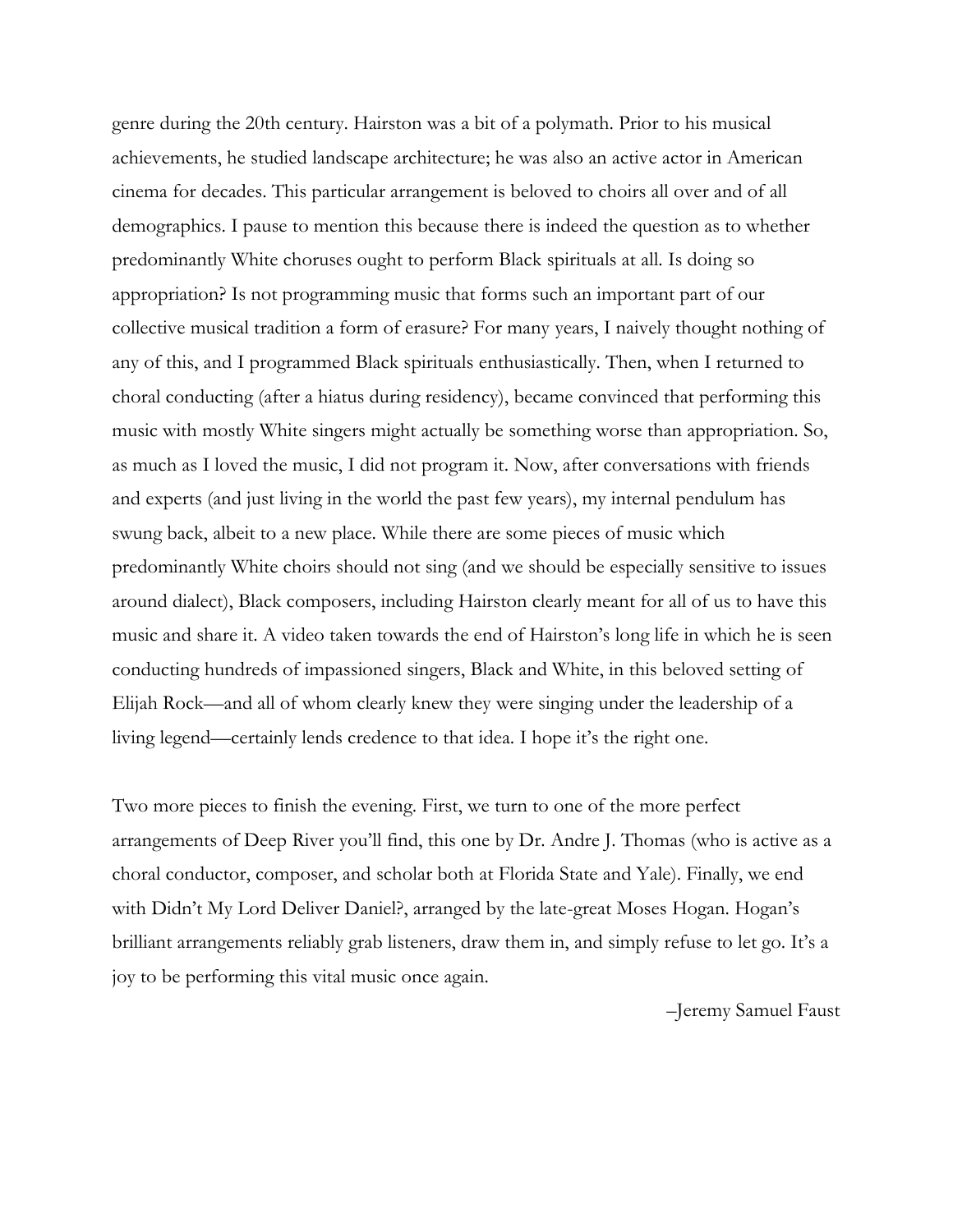# **TEXTS & TRANSLATIONS**

#### **Winter is Past**

For, behold, the winter is past; the rain is over and gone.

The flowers appear on the earth; the time of the singing has come!

—Song of Solomon 2:11-13

#### **Returning**

I have learned this: if you stay in one place long enough they will return to you.

They will return to you, they will return to you, they will return.

The geese you saw leaving, their feet rising into dark bodies. They will return.

They will return to you…

All you need to do is watch the sun each day as it tumbles through the sky and they will come again.

They will return to you…

They will return, floating toward you, their damp bodies still trembling from flight. —Laura Foley

#### **The Blue Bird**

The lake lay blue below the hill. O'er it, as I looked, there flew

Across the waters, cold and still, A bird whose wings were palest blue. The sky above was blue at last, The sky beneath me blue in blue. A moment, ere the bird had passed, It caught his image as he flew.

—Mary Elizabeth Coleridge (1861-1907)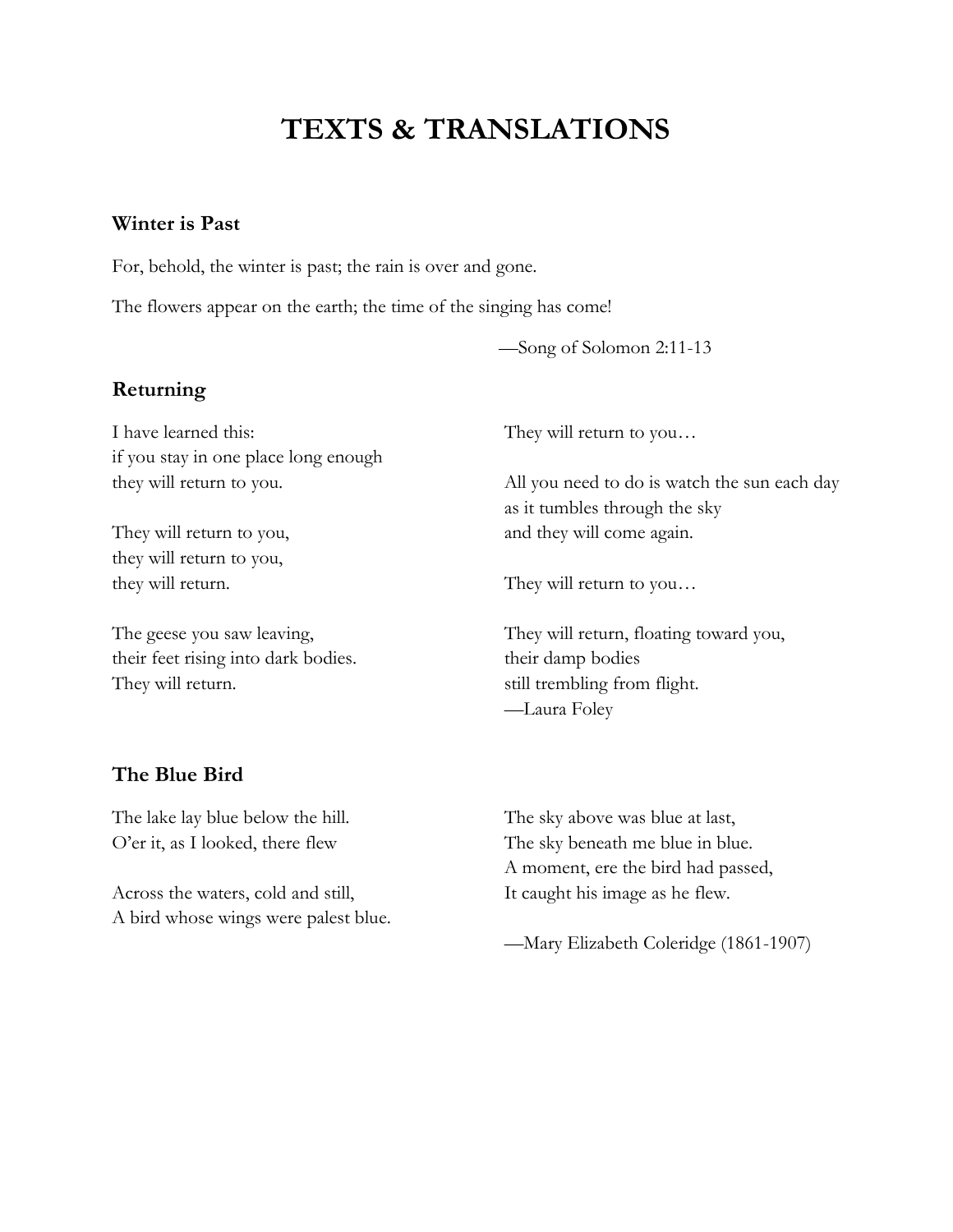#### **Neue Liebeslieder Waltzes**

1.

Verzicht, o Herz, auf Rettung, dich wagend in der Liebe Meer! Denn tausend Nachen schwimmen zertrümmert am Gestad umher!

2.

Finstere Schatten der Nacht, Wogen- und Wirbelgefahr! Sind wohl, die da gelind rasten auf sicherem Lande, euch zu begreifen im Stande? Das ist der nur allein, welcher auf wilder See stürmischer Öde treibt, Meilen entfernt vom Strande.

#### 3.

An jeder Hand die Finger hatt' ich bedeckt mit Ringen, die mir geschenkt mein Bruder in seinem Liebessinn. Und einen nach dem andern gab ich dem schönen, aber unwürdigen Jüngling hin.

#### 4.

Ihr schwarzen Augen, ihr dürft nur winken; Paläste fallen und Städte sinken. Wie sollte steh'n in solchem Strauß mein Herz, von Karten das schwache Haus? Renounce, o heart, all hope of rescue, when you venture on the sea of love! For a thousand barques drift and founder on the shore around!

Dark, nocturnal shadows, waves and whirlpool peril! Can they who calmly linger safely on the shore ever understand you? He alone can do so who drifts in the stormy desolation of high seas, miles away from the shore.

On the fingers of either hand I wore the rings my brother had given me in affection. And one after the other I gave them to the handsome but worthless young man.

With your dark eyes a mere gaze is needed – palaces will fall and cities sink. How in such a skirmish should my heart, that frail house of cards, stay standing?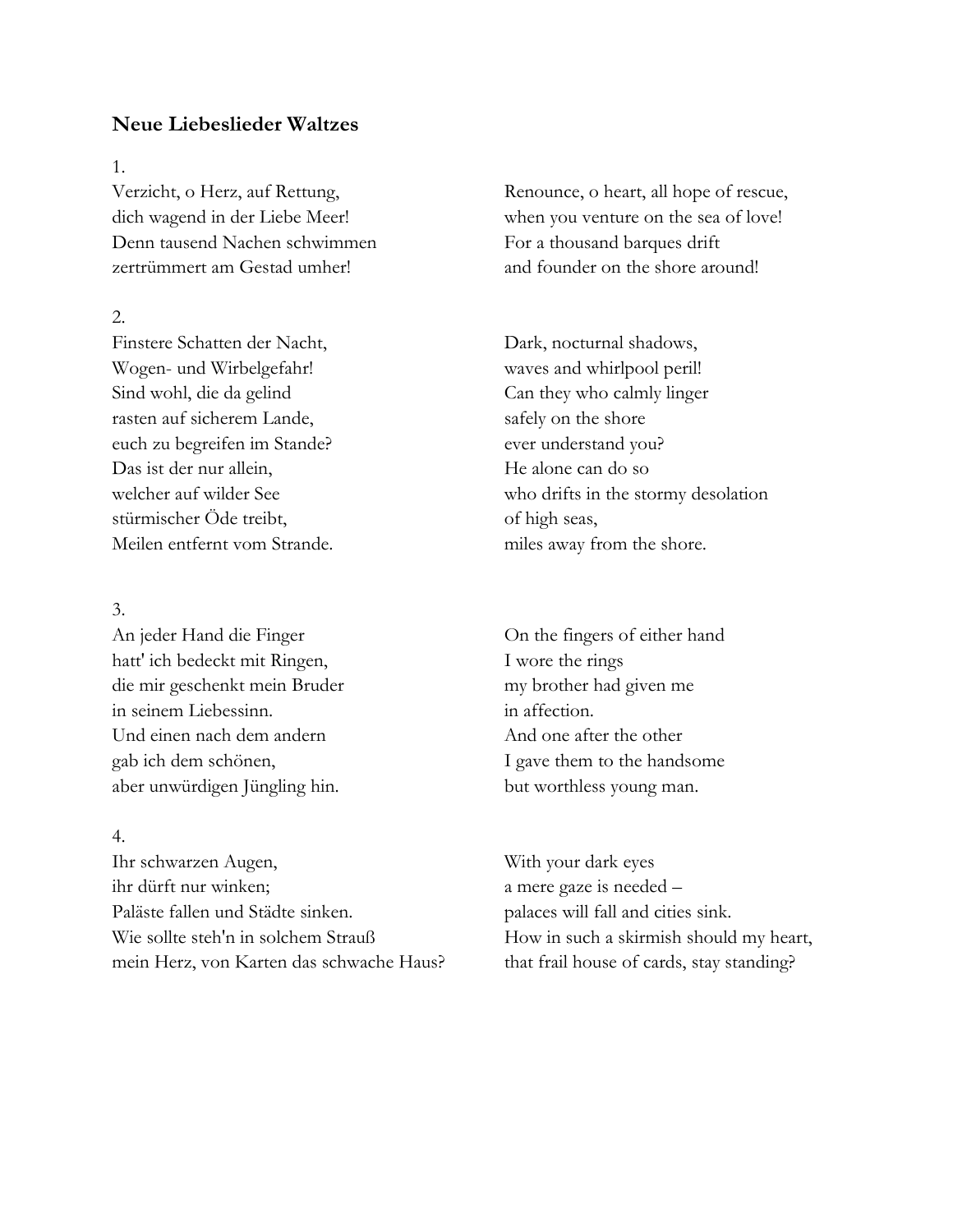#### 5.

Wahre, wahre deinen Sohn, Nachbarin, vor Wehe, weil ich ihn mit schwarzem Aug' zu bezaubern gehe. O wie brennt das Auge mir, das zu Zünden fordert! Flammet ihm die Seele nicht - deine Hütte lodert.

#### 6.

Rosen steckt mir an die Mutter, weil ich gar so trübe bin. Sie hat recht, die Rose sinket, so wie ich, entblättert hin.

#### 7.

Vom Gebirge Well auf Well kommen Regengüsse, und ich gäbe dir so gern hunderttausend Küsse.

#### 8.

Weiche Gräser im Revier, schöne, stille Plätzchen! O, wie linde ruht es hier sich mit einem Schätzchen!

#### 9.

Nagen am Herzen fühl ich ein Gift mir. Kann sich ein Mädchen, ohne zu fröhnen zärtlichem Hang, fassen ein ganzes wonneberaubtes Leben entlang?

Guard, good neighbour, guard your son from harm, for with my dark eyes I intend to bewitch him. Ah, how my eyes blaze to inflame him! If his soul is not kindled your cottage will catch fire.

My mother pins roses on me, because I am so distressed. She's right to do so: the rose withers, when stripped of leaves, like me.

From the mountain, wave on wave, the torrential rain teems down, and I would dearly love to give you one hundred thousand kisses.

Soft grasses in the glade, a quiet and pretty spot! How blissful it is to recline here with a lover!

I feel a poison gnaw at my heart. Can a young girl, without yielding to tender affection, bear the thought of a whole lifetime devoid of bliss?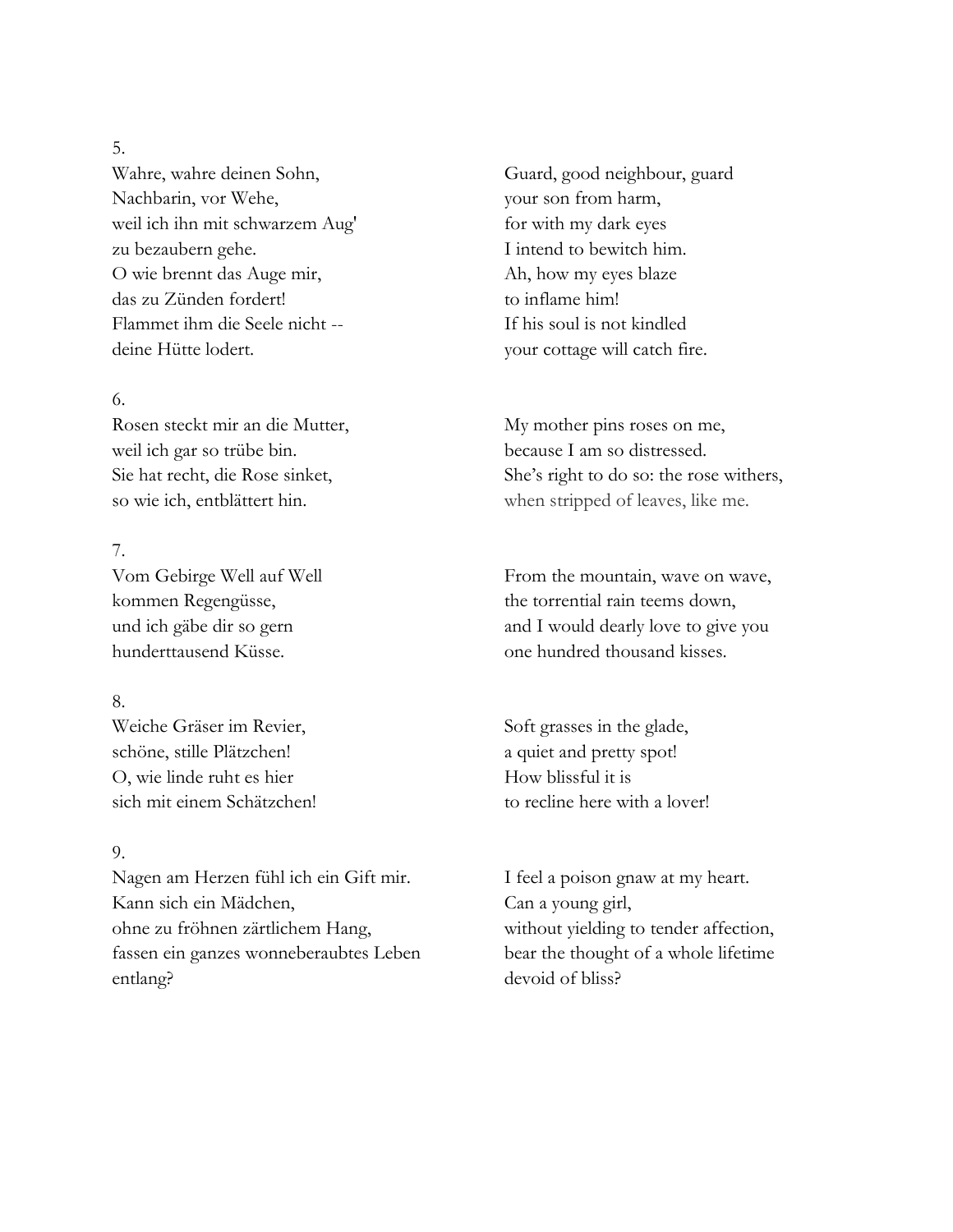#### 12.

Schwarzer Wald, dein Schatten ist so düster! Armes Herz, dein Leiden ist so drückend! Was dir einzig wert, es steht vor Augen; ewig untersagt ist Huldvereinung.

#### 13.

Nein, Geliebter, setze dich mir so nahe nicht! Starre nicht so brünstiglich mir ins Angesicht! Wie es auch im Busen brennt, dämpfe deinen Trieb, daß es nicht die Welt erkennt, wie wir uns so lieb.

#### 14.

Flammenauge, dunkles Haar, Knabe wonnig und verwogen, Kummer ist durch dich hinein in mein armes Herz gezogen! Kann in Eis der Sonne Brand, sich in Nacht der Tag verkehren? Kann die heisse Menschenbrust atmen ohne Glutbegehren? Ist die Flur so voller Licht, daß die Blum' im Dunkel stehe? Ist die Welt so voller Lust, daß das Herz in Qual vergehe?

#### 15.

Nun, ihr Musen, genug! Vergebens strebt ihr zu schildern, Wie sich Jammer und Glück wechseln in liebender Brust. Heilen könnet die Wunden ihr nicht, die Amor geschlagen; Aber Linderung kommt einzig, ihr Guten, von euch.

Dark forest, your shadows are so somber! Your suffering, poor heard, so oppressive! The one thing you value stands before you, But a happy union is forbidden forever!

No, my love, do not sit so close to me! Do not gaze so fervently into my eyes. However much your heart might burn, subdue your desire, that the world might not see how we love each other!

Bold, adorable young man, with fiery eyes and dark hair. You are the couse that sorrow has entered my poor heart. Can the burning sun turn to ice, can day turn into night? Can an ardent human heart breathe without passion's glow? Is the meadow drenched in light, for the flower to grow in the dark? Is the world so full of pleasure for the heart to perish in grief?

Enough, now, ye Muses! You strive in vain to show How joy and sorrow alternate in loving hearts. You cannot heal the wounds, inflicted by Love; but assuagement comes from you alone.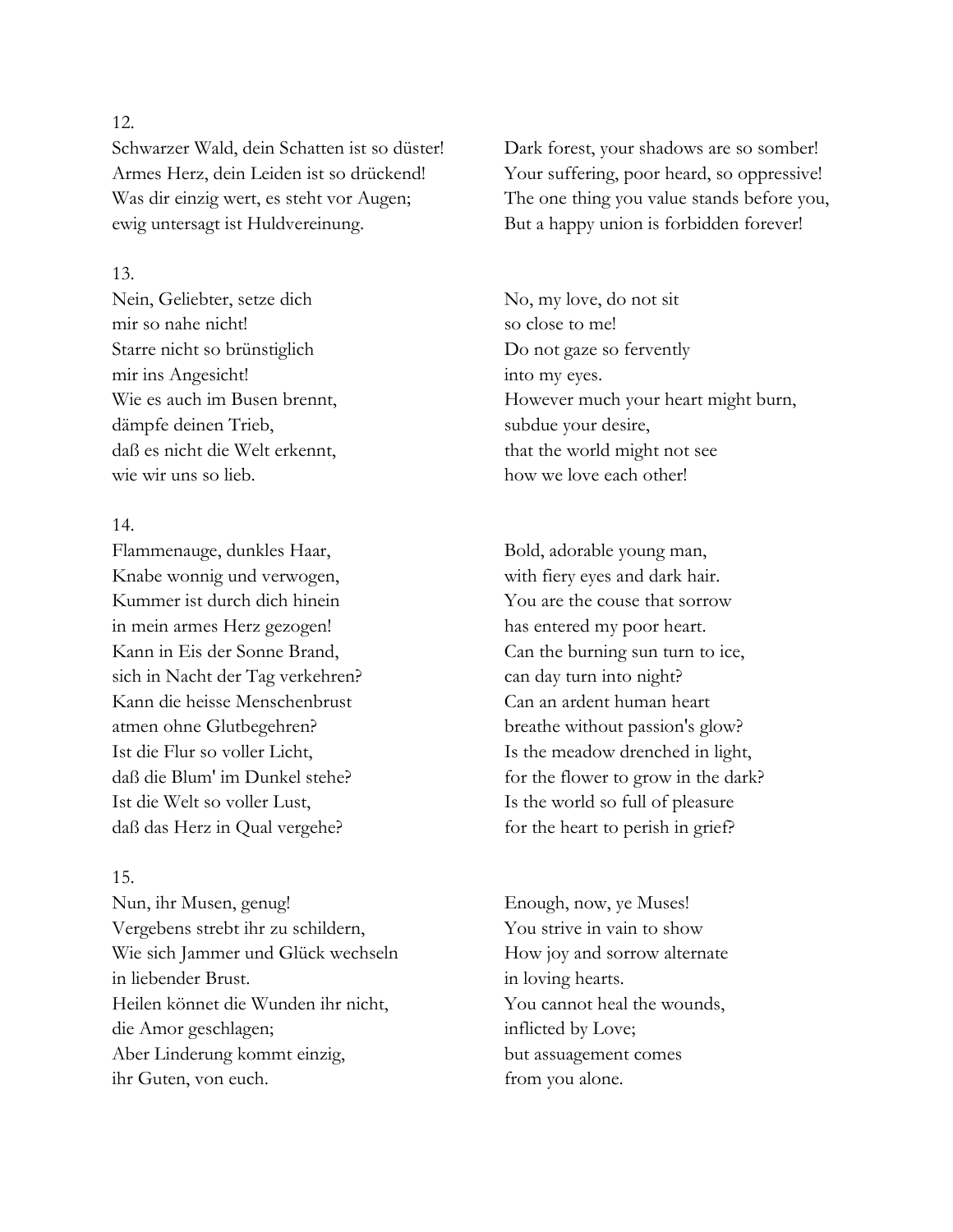#### **Elijah Rock**

Elijah Rock, shout, shout! Elijah Rock, comin' up Lord Elijah Rock, shout, shout! Elijah Rock, comin' up Lord

#### **Deep River**

Crossing over to campground To campground I'm crossing the Jordan to campground

Oh deep river, My home is over Jordan. Deep river, I want to cross over into campground.

Oh, don't you want to go, To the Gospel feast; That Promised Land,

Satan's a liar and a conjur too If you don't mind out he'll conjur you If I could I surely would Just stand on the Rock where Moses stood

Where all is peace? Oh deep river, Lord, I want to cross over into campground.

Crossing over to campground To campground

I'm crossing the Jordan to Deep river, Lord, I want to cross over into campground.

#### **Didn't My Lord Deliver Daniel?**

Didn't my lord deliver Daniel, then why not every man?

Didn't my lord deliver Daniel, deliver Daniel, deliver Daniel? Didn't my lord deliver Daniel, then why not every man?

He delivered Daniel from the lion's den, Jonah from the belly of the whale,

And the Hebrew children from the fiery furnace and why not every man? Hallelujah! Didn't my lord deliver Daniel, deliver Daniel, deliver Daniel? Didn't my lord deliver Daniel, then why not every man?

The wind blows east and the wind blows west, It blows like the judgement day. And every poor soul that never did pray will be glad to pray that day. Hallelujah!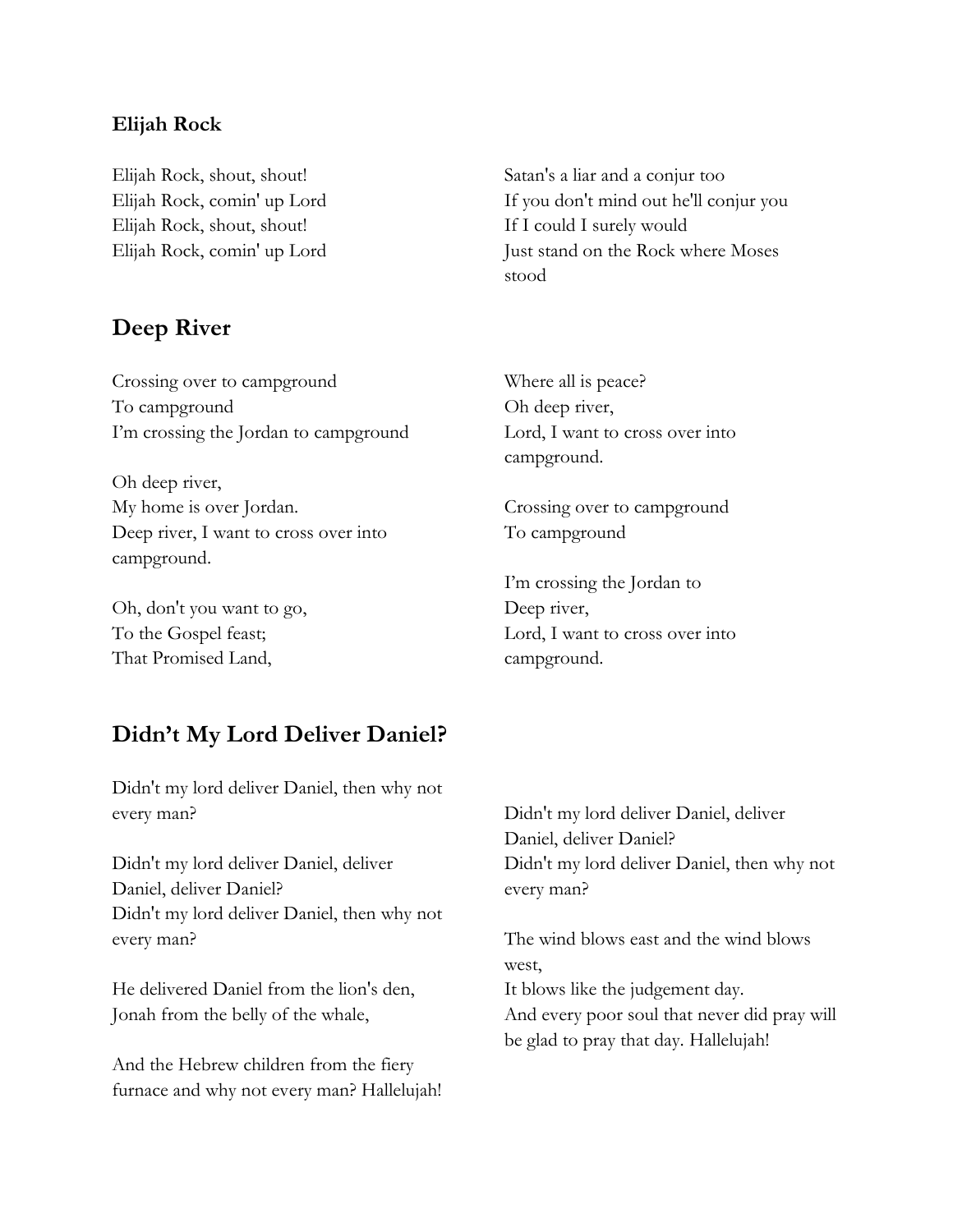Didn't my lord deliver Daniel, deliver Daniel, deliver Daniel? Didn't my lord deliver Daniel, then why not every man?

I set my foot on the gospel ship and the ship it began to sail. It landed me over on Canaan's shore and I'll never come back no more. Hallelujah!

Didn't my lord deliver Daniel, deliver Daniel, deliver Daniel?

Didn't my lord deliver Daniel, then why not every man?

Didn't my lord deliver Daniel, deliver Daniel, deliver Daniel?

Didn't my lord deliver Daniel, yes, from the lion's Den and Jonah from the belly of the whale, and the Hebrew children from the fiery furnace?

Then why not every man?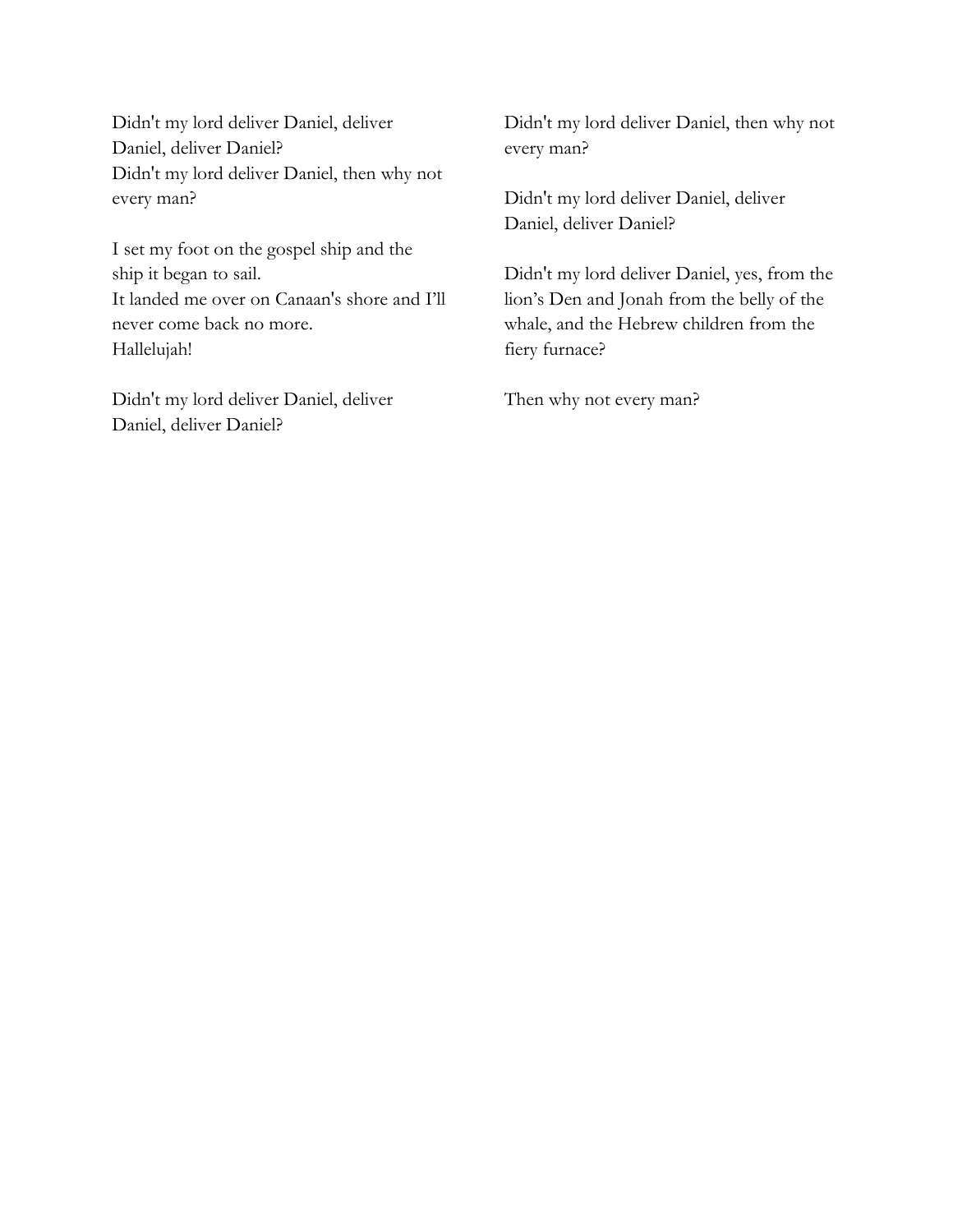# **ABOUT THE LONGWOOD CHORUS**

The Longwood Chorus is one of the few vocal ensembles composed of purely medical and science-related professionals in the world. Its mission is to reduce burnout, promote creativity and emotional wellness, and foster an all-inclusive community across the medical professions and allied sciences by performing highquality choral music.

The daily challenges of medicine motivated two students at Harvard Medical School to found the group in 2017. Since beginning as a humble group of 15 highly motivated friends, the chorus now has five times that number, hosting singers of innumerably diverse backgrounds – from medical, graduate, and public health students, to researchers, clinical research coordinators, therapists, nurses, residents, and attending physicians. Staying true to its roots in the Longwood Medical Area, the Chorus also regularly performs for patients and staff in Beth Israel Deaconess Medical Center, Brigham and Women's Hospital, and Boston Children's Hospital.

The Chorus is proudly managed and maintained purely with time gifted by its able members. In keeping with its mission, all of the Chorus' performances are free to the public and open to all.

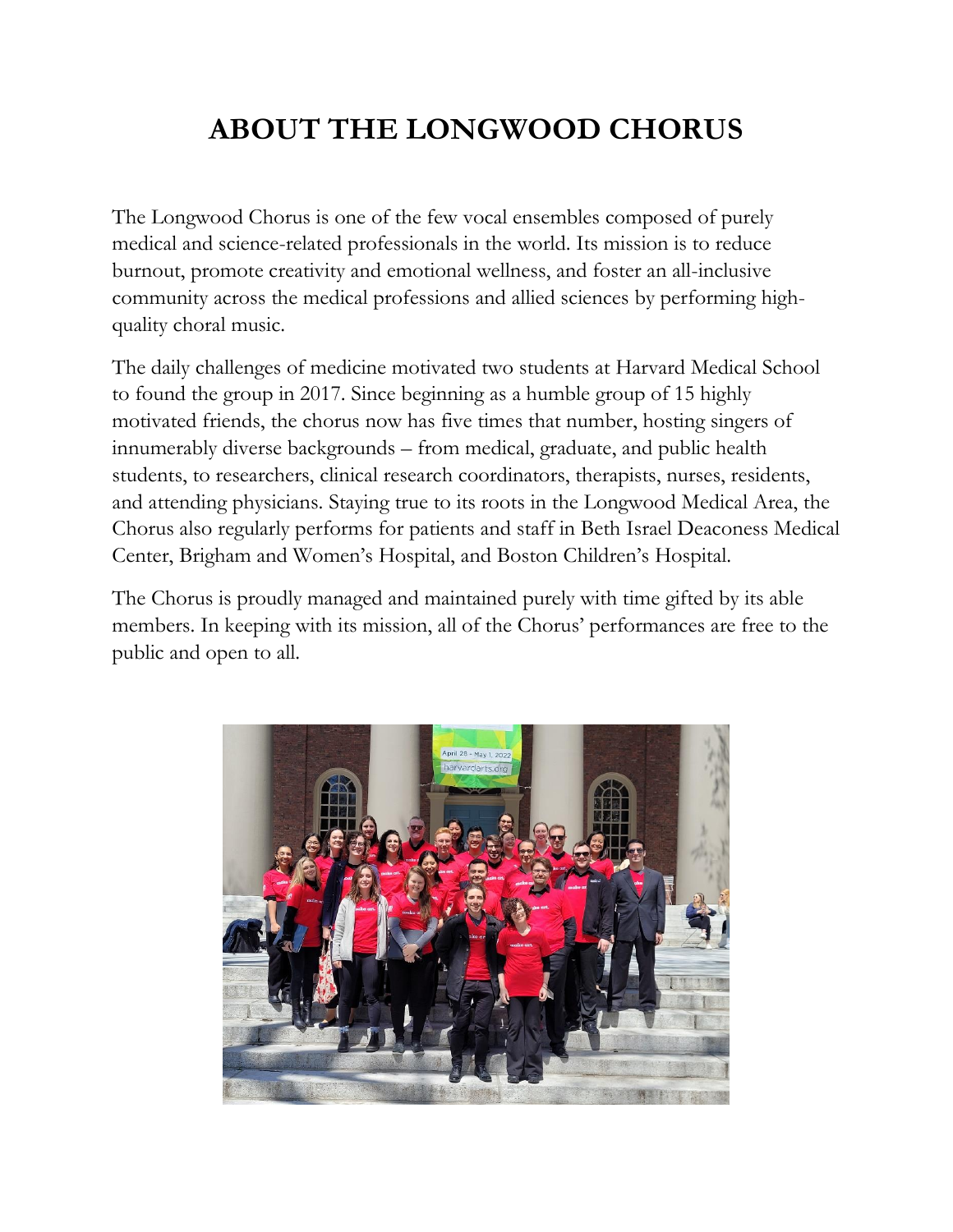# **JEREMY FAUST**, *Music Director*



Jeremy Samuel Faust MD, MS, MA was founding artistic director of the International Orange Chorale of San Francisco (2010 ASCAP/Chorus America Award for Adventurous Programming). He served as board president and artistic advisor for Roomful of Teeth (2014 GRAMMY award for Best Classical Chamber Music Performance, and premiering

ensemble of Caroline Shaw's Partita, recipient of the 2013 Pulitzer Prize in Music) from 2010-2020.

He has conducted the Canticum Novum Singers, the UC Davis University Chorus and Chamber singers, and sung professionally at the Grand Teton Music Festival, with the Choir of Men and Boys at St. Thomas Church in New York, and with Judith Clurman's Essential Voices USA. Dr. Faust is an attending emergency medicine physician at Brigham & Women's Hospital in the Division of Health Policy and Public Health, and serves on the faculty of Harvard Medical School.

## **EXECUTIVE BOARD**

Carolyn Hsu, President Megan McCurry, Vice-President Iris Chan, Pianist Chris Chen, President Emeritus Carly Broadwell, Treasurer

Christine Xu, Community Outreach Tori Flormann, Fundraising George Fei, Stage Manager Dan Horgan, Social Chair Meghan O'Brien, Social Media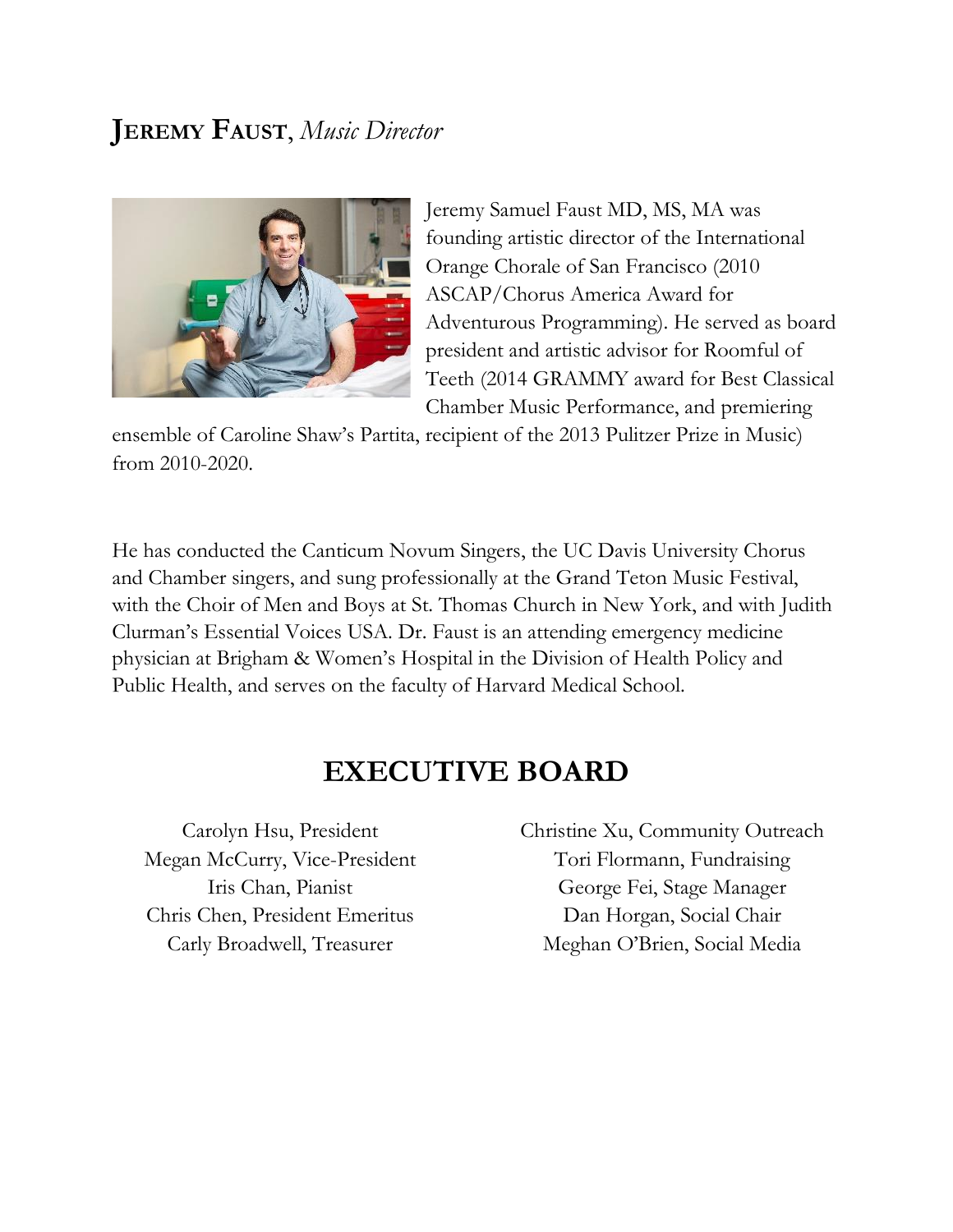# **THE LONGWOOD CHORUS**

*(see back cover for affiliate abbreviations)*

#### **Sopranos**

Amalia Hack, NICU Nurse, BIDMC Becky Danning, PhD Student, HSPH Carly Broadwell, Biostatistician, HSPH Carolyn Hsu, Speech-Language Pathologist, MEE Christine Xu, Medical Student, HMS Ira Kim, Research Scientist, HMS/BWH Katarina (Kate) Psenakova, Postdoctoral Fellow, HMS Lauren Sather, Neuropsychology Technician, MGH Leah Kosyakovsky, Cardiology Fellow, BIDMC Lilin Tong, Medical Student, BUSM Marta Williams, Medical Student, HMS Megan McCurry, PhD Student, HMS/GSAS Mikaela Bartels, Child Life Specialist, BCH Nereida Ramirez, Medical Student, HMS Olivia Hack, Lab Manager, DFCI Tori Flormann, Speech-Language Pathologist, BIDMC

#### **Altos**

Amelia Denney, Medical Student, TUSM Andrea Vandeven, Staff Physician, BCH Annika Williams, Medical Student, TUSM Ayesha Sundaram, Internal Medicine Resident (PGY2), CHA Brigitte Durieux, Resident Assistant, DFCI Dorothy Curran, Pulmonary Fellow, BCH Elizabeth (Liz) Bernstein, Clinical Neuropsychologist Emi Ling, Postdoctoral Fellow, Broad Institute Emily Donohue, Medical Student, TUSM Hannah Konkel, Clinical Research Coordinator, MGH Iris Chan, Medical Student, TUSM Isabel Kristan, Clinical Research Coordinator, DFCI Maggie Beazer, Medical Student, HMS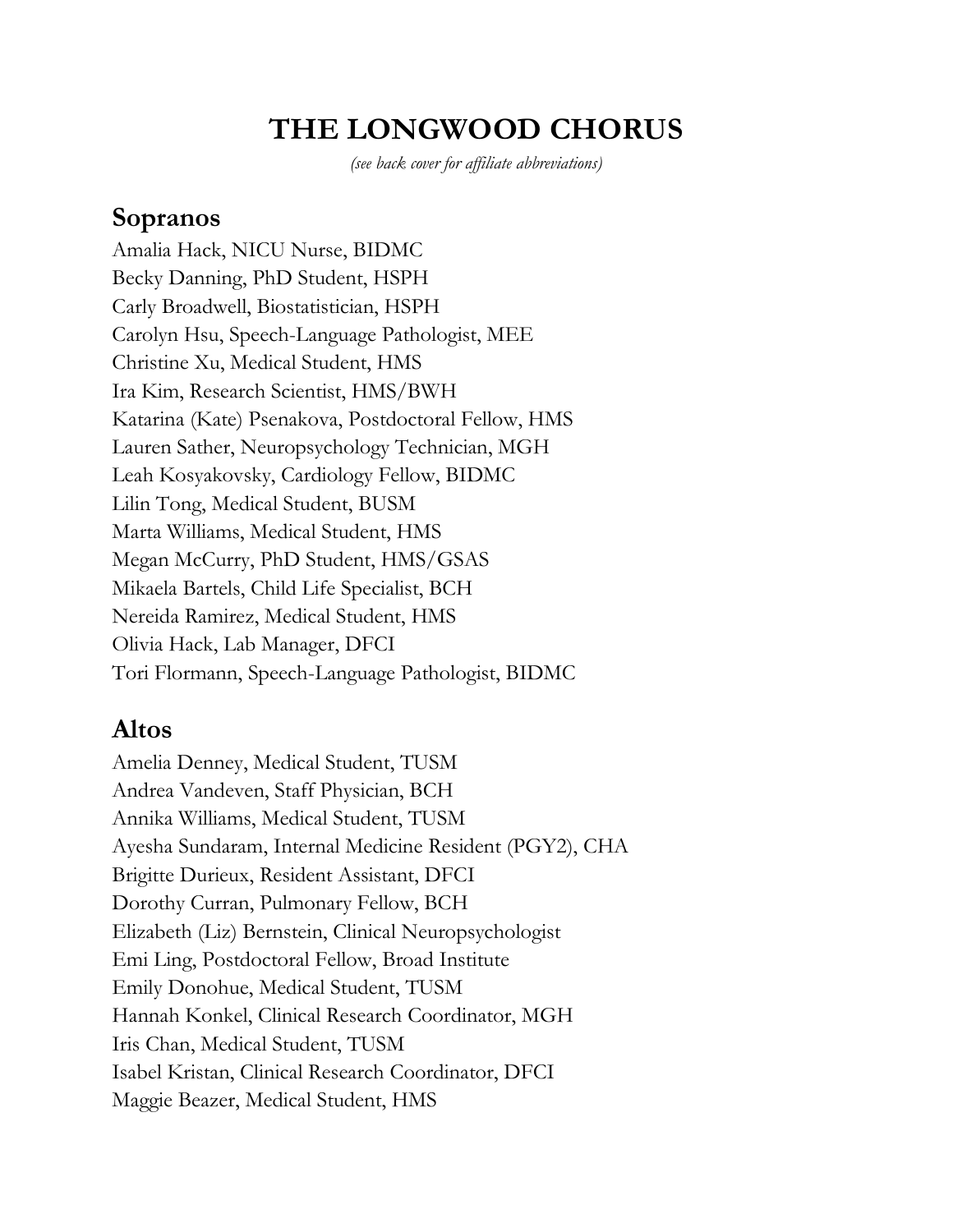Maya Ball-Burack, Medical Student, HMS Melissa Calica, Medical Student, TUSM Sarah Hindenach, Clinical Research Nurse, Gynecologic Oncology, DFCI Sarah Justvig, Clinical Fellow, General Academic Pediatrics, BCH Zoë Gilbard, Medical Student, TUSM

# **Tenors**

Andrew Lewis, Registered Nurse, BIDMC Dan Horgan, Clinical Research Coordinator II, MGH Guanghao Yu, Clinical Research Coordinator, BMC Jeremy Sogo, RF Engineer, Draper Johannes Bill, Postdoctoral Fellow, HMS Jonathan Berry, PGY-5 Hematology/Oncology, BIDMC Nicolas (Nico) Gort, PhD Student, GSAS/HMS Marti Ortega Ribera, Postdoctoral Fellow, BIDMC Matt Reinemann, Paramedic, SSH; Firefighter, Medfield Fire Dept. Ricardo de Matos Simoes, Research Fellow, DFCI Thomas Freitag, Medical Student, HMS

## **Basses**

Alex Zhang, PhD Student, HMS Amar Kelkar, Stem Cell Transplantation Fellow, DFCI Amir Bitran, PhD Student, GSAS Austin Paul, Software Enginner, Wyss Institute, Harvard University Christopher Chen, Postdoctoral Fellow, HMS David Mazumder, MD/PhD Student, HMS George Fei, PhD Student, GSAS/HMS Juan Peticco, NIH NRSA Predoctoral Research Fellow, MGH Michael (Mike) Super, Senior Staff Scientist, Wyss Institute, Harvard University Philip Lederer, Physician, Uphams Corner Health Center Steven Barbour, Science Operations Manager, Howard Hughes MI., BCH (Retired) Trey Hale, Medical Student, HMS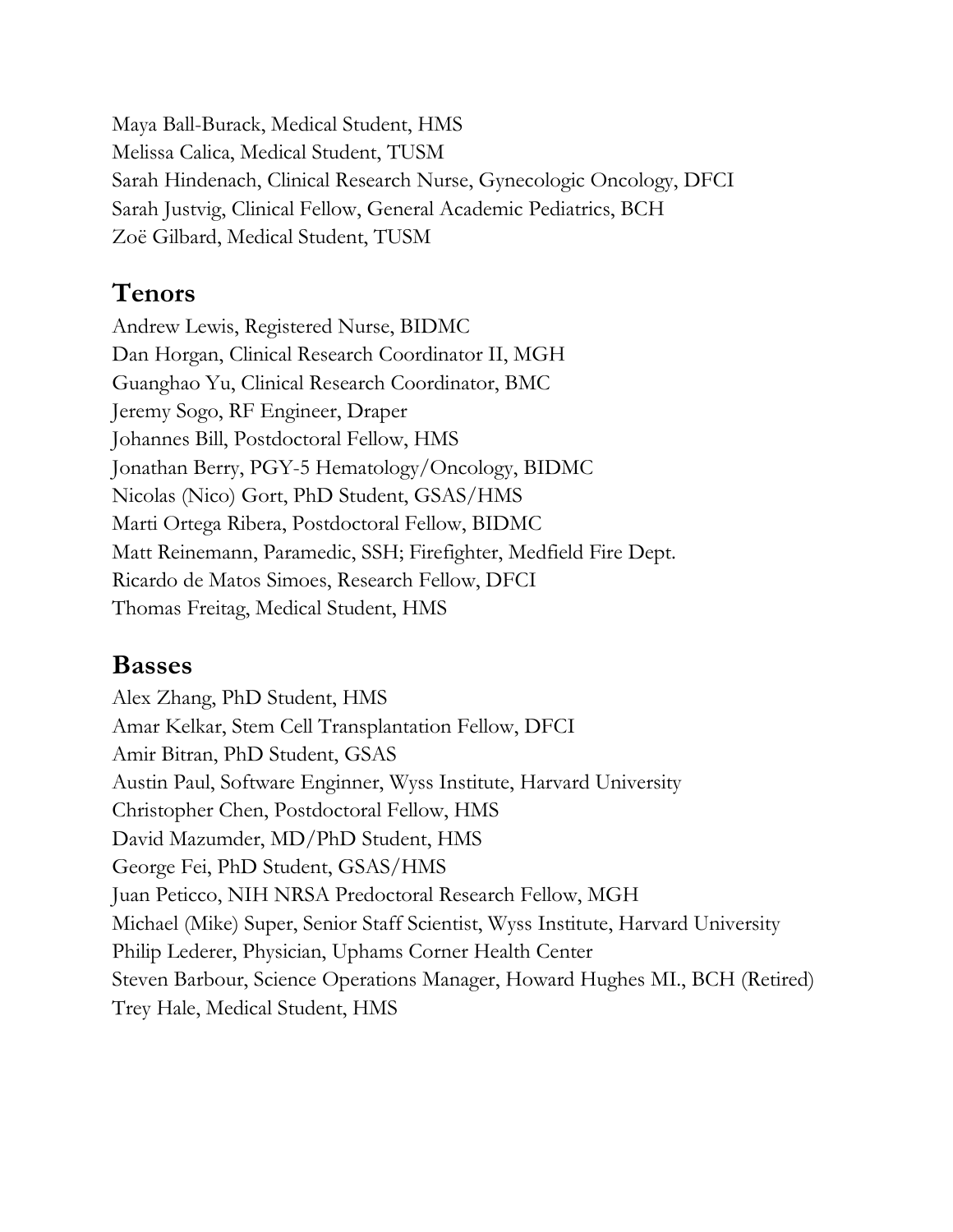# **SPECIAL THANKS**

The Longwood Chorus sends warm thanks to the staff at St. Paul's Episcopal and All Saints Parish!

#### **Video Recording** Brian Douglas

#### **Concert Volunteers**

Tom Ponti, Bo Lan,

Laura Bond, Victor Yang

#### **Program Design**  Meghan O'Brien Dan Horgan

# **DONORS**

The following list acknowledges the kind donations given to the choir in excess of \$50. Sincerest thanks to you all.

> Karen and Chris Kristan Barbara and Gregory Hack The Reinemann family And all those who asked to give anonymously Thank you!

# **GIVING BACK**

This season we were very thankful to be able to take a portion of the donations we received and make a contribution to an organization doing meaningful work in the medical community.

We're proud to say that we have been able to contribute meaningfully to International Medical Corps. Below is a mission statement kindly provided by the organization.

"International Medical Corps is a global humanitarian nonprofit founded by nurses and doctors to improve the quality of life through health interventions and emergency aid worldwide. Through disaster relief, community health training, and research, IMC provides medical, mental health, and sanitation services to underserved communities, and most recently has supported people affected by COVID-19, tornadoes in the Midwest, and the war in Ukraine."

<https://internationalmedicalcorps.org/who-we-are/our-mission/>